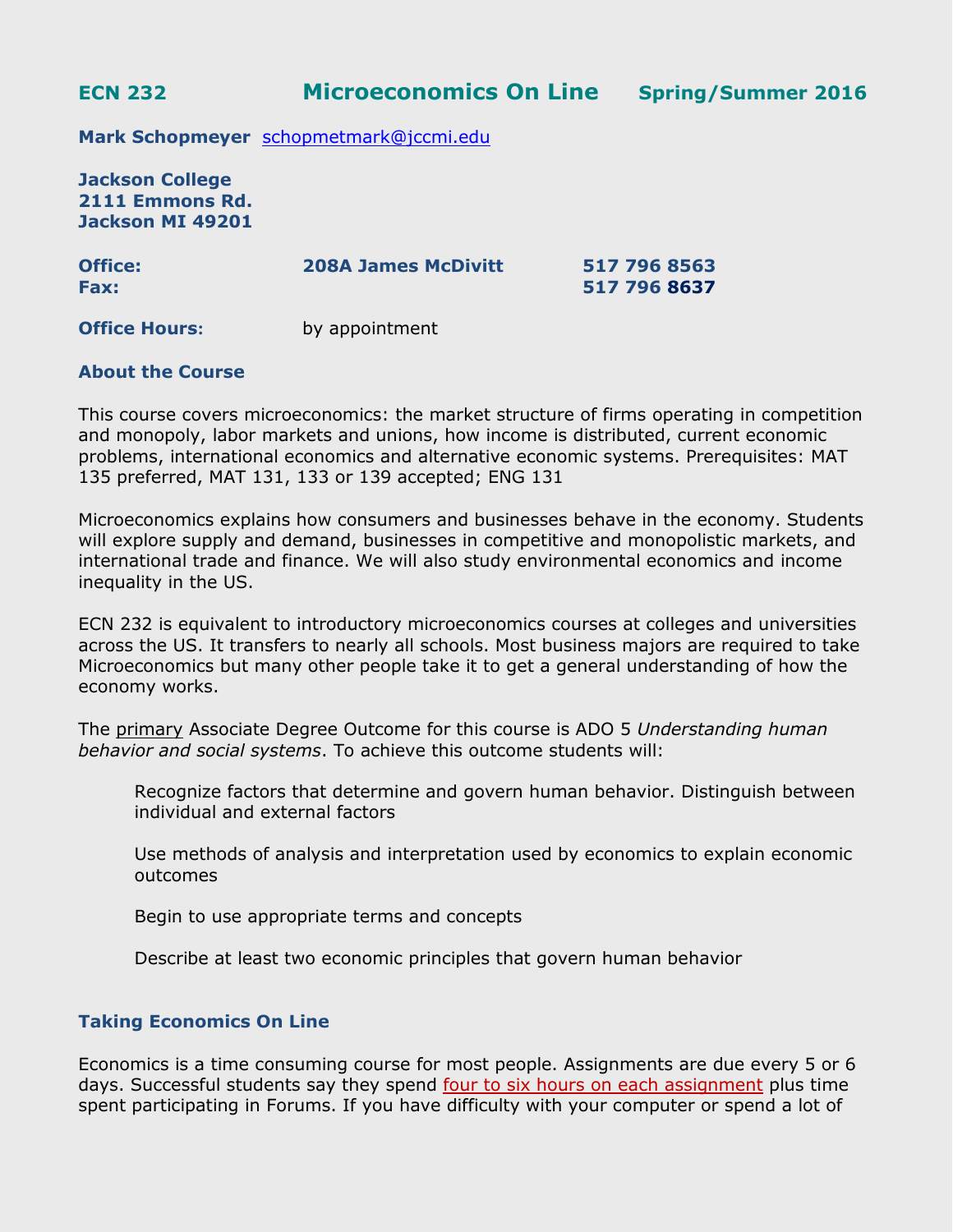time doing research or discussion you may spend more time than that. Successful on line students create a schedule for their work so they don't put it off and get behind.

Even though the course is on line you are not expected to work alone. Use email and the Forums to ask the instructor and other students for help. You can contact other students or set up study groups to work together on assignments, just remember the work you turn in must be your own.

There are economics tutors available at the Center for Student Success, Potter Center Federer C, phone 796 8415.

## **Computer Requirements**

You will need access to a computer with internet capability and a printer. You must also be able to send and receive email. All students automatically have a JC student email account. The instructor will use the JC system to send information to you so you will need to check this email regularly.

For this course you should have Adobe Acrobat Reader 8.0 or higher loaded in your computer. Course assignments and many government documents come in this format. Acrobat Reader can be downloaded free from [http://www.adobe.com/products/acrobat/readstep2\\_allversions.html](http://www.adobe.com/products/acrobat/readstep2_allversions.html)

# **Textbook**

The course textbook is *Microeconomics for Today* by Irvin B. Tucker, 8<sup>th</sup> edition, 2014, published by South Western (ISBN-10: 1-133-43506-8 or ISBN-13: 978-1-133-43506-8). There is also a web site that accompanies the text with good information for students at <http://coursemate.cengage.com/CPReader/View/9781285166148/default.aspx?anon=True>

You can purchase or rent the textbook from many sources. The JC bookstore on main campus, in Hillsdale and Adrian sells and rents books. If you would like to order on line from the JC bookstore go to [www.jackson.bkstr.com](http://www.jackson.bkstr.com/) or use this link: [http://www.bkstr.com/webapp/wcs/stores/servlet/ProductDisplay?catalogId=10001&catego](http://www.bkstr.com/webapp/wcs/stores/servlet/ProductDisplay?catalogId=10001&categoryId=152754&langId=-1&productId=4000000000002730262&storeId=216405&productStoreId=216405) [ryId=152754&langId=-](http://www.bkstr.com/webapp/wcs/stores/servlet/ProductDisplay?catalogId=10001&categoryId=152754&langId=-1&productId=4000000000002730262&storeId=216405&productStoreId=216405) [1&productId=4000000000002730262&storeId=216405&productStoreId=216405](http://www.bkstr.com/webapp/wcs/stores/servlet/ProductDisplay?catalogId=10001&categoryId=152754&langId=-1&productId=4000000000002730262&storeId=216405&productStoreId=216405)

The publisher offers an E-book or rental at the textbook website <http://www.cengagebrain.com/shop/isbn/9781133435068> . Books are also available at many online sites. Sometimes books ordered online take a long time for delivery so keep this in mind if you choose to order online.

# **Academic Honesty Policy**

The JC Academic Honesty Policy outlines the behavior expected from students and teachers. This policy and others are contained in the campus policy manual and can be found in the college catalog or at [https://www.jccmi.edu/wp-](https://www.jccmi.edu/wp-content/uploads/2015/11/1004.pdf)

[content/uploads/2015/11/1004.pdf.](https://www.jccmi.edu/wp-content/uploads/2015/11/1004.pdf) This is an important college policy and it affects how your work is graded. Especially read about plagiarism, most people misunderstand this problem.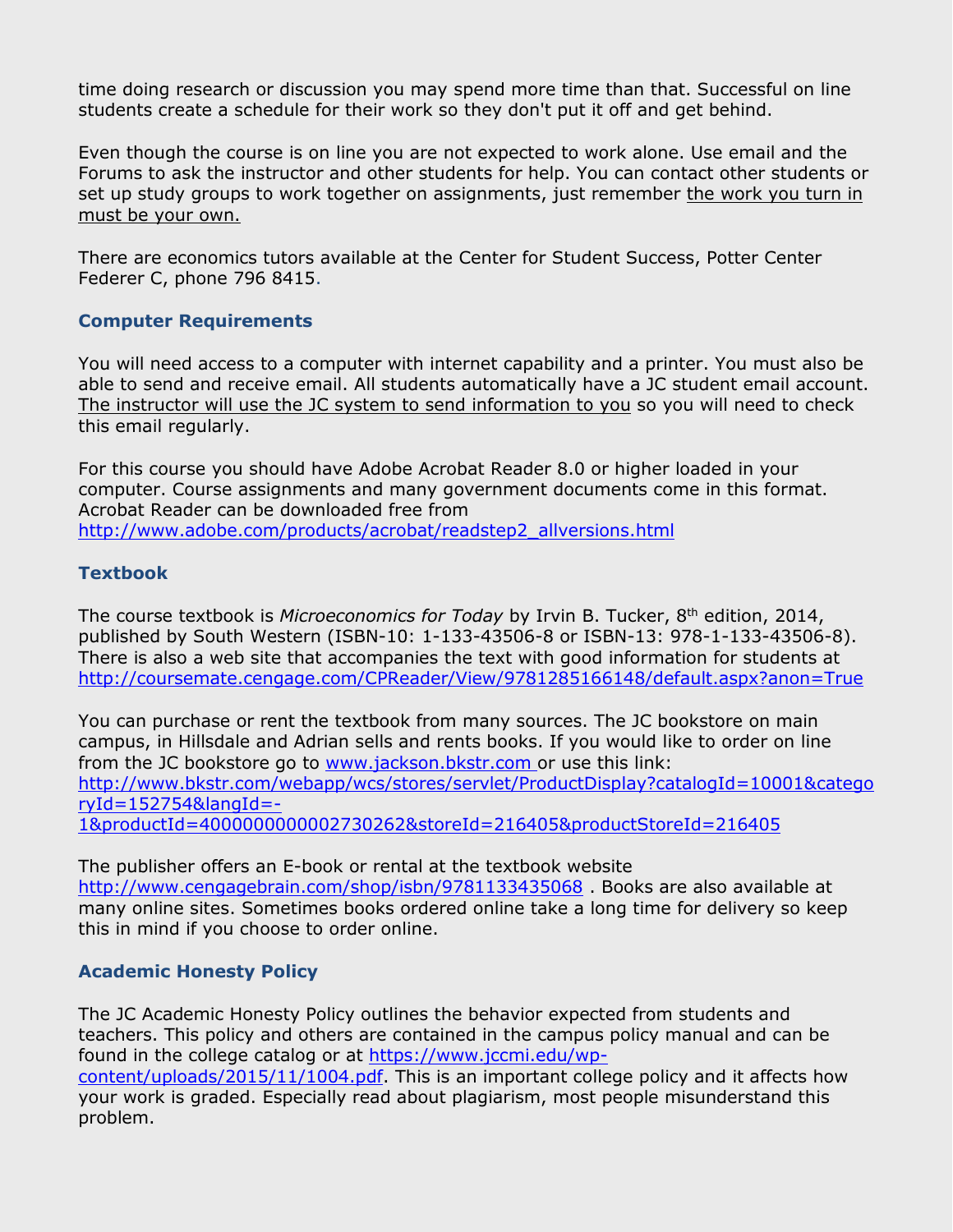## **Class Requirements**

#### **Assignments**

Students must complete 13 assignments during the semester. For each assignment students will answer questions and solve problems using one chapter of the text plus other readings. Assignments will be worth 35 to 45 points depending on the amount of work required. There will not be any tests or final exam.

#### **Assignment Question Scoring**

Most assignment questions should be answered in one to two paragraphs. You should write a thorough answer, including all the information necessary to explain your ideas. Write your answer as if you were writing for a friend who is not taking the class. Include the explanation they would need to understand your answer.

#### *Each assignment question is usually worth 5 points and will be scored as follows:*

5 points The answer is explained clearly and thoroughly in your own words, not copied from the textbook or other source. Economic terms are used correctly. When appropriate use your own examples (not ones from the textbook) to illustrate your ideas.

4 points The answer is mostly correct but not fully explained or there are slight errors. Examples are taken from the textbook or assigned readings, not original.

3 points The answer is accurate but not explained completely, or may be partly incorrect. Important examples or explanations are missing. Some of the writing is copied from the textbook or article, not the student's own words.

1-2 points There is some correct information but the answer is poorly explained.

0 points The answer is wrong, no correct information is given. All or most of the answer is copied from the textbook, another student, or other source.

### *Numerical problems (points will vary):*

Maximum points Correct formulas are used and the answer is correct. All signs  $(+,$ -) and labels (\$, %, etc,) are provided and are correct.

Partial credit Signs or labels may be missing. Formula is correct but answer is miscalculated. Important information is missing or wrong.

0 points No correct information provided.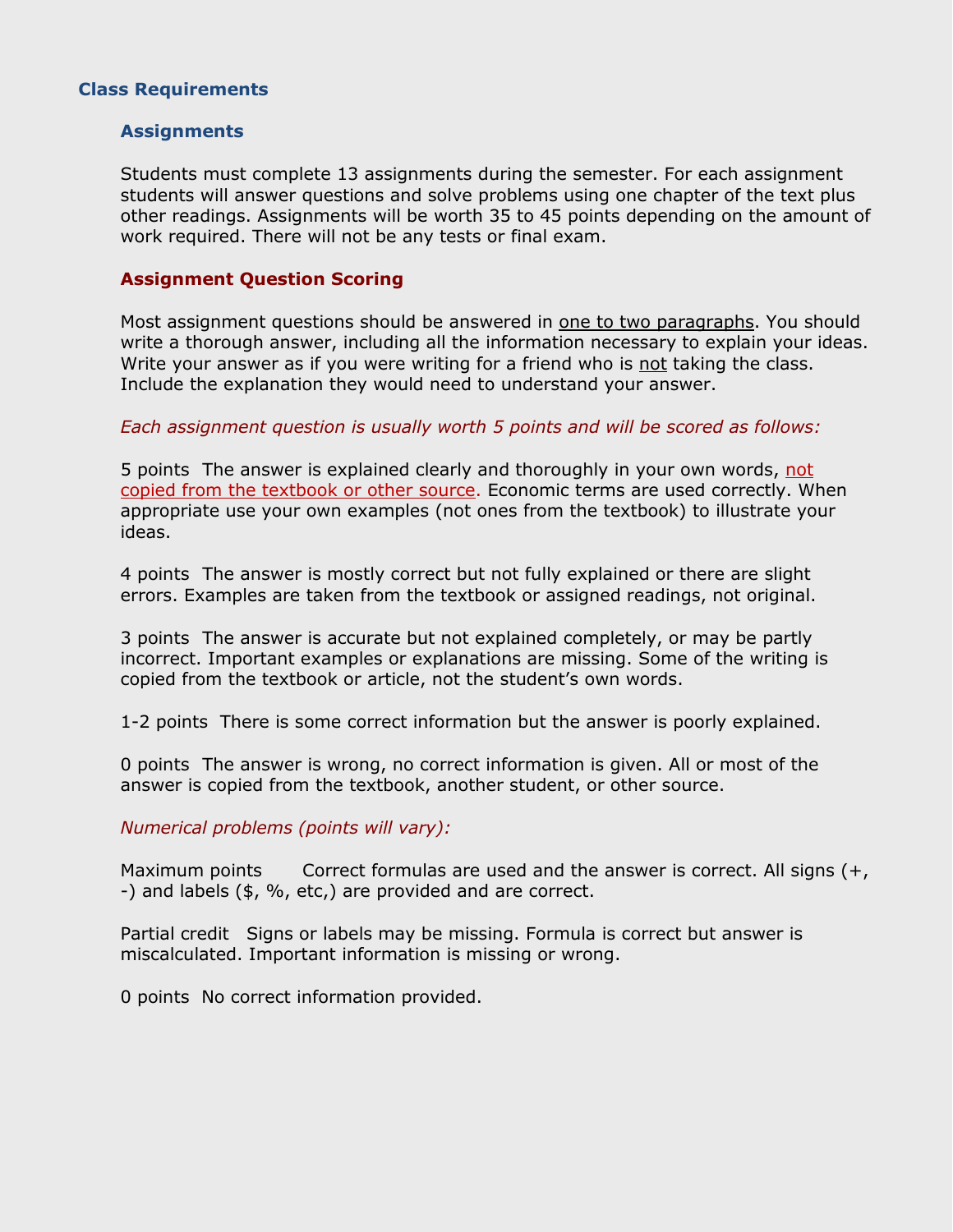### *Graphs and tables (points will vary):*

Maximum points Correct graph is provided, all axes and lines are labeled correctly. All changes are clearly indicated, important points and intersections are labeled. A title is included. Table information is complete and correct. Necessary signs, labels and a title are included.

Partial credit Graph is mostly correct, some labels or lines are missing or incorrect. Some table information, signs or labels are missing or incorrect.

0 points No correct information provided.

### **Forums**

Discussion is an important part of the class. It is where students and the instructor share ideas and information about economic issues. For each Assignment there will be a new forum on an issue related to the Assignment. The Forum will be open for 6 or 7 days and you may post as many responses as you like. You are encouraged to find articles (from the internet or other sources) and share them with the class.

#### Forum Etiquette

Discussion should be a positive experience for everyone. Many students are anxious at first about participating. For this reason it is important that no one is discouraged from participating by someone's remarks. We want to discuss controversial ideas but we want the ideas to conflict, not the people. If you disagree with something, make it clear that you are disagreeing with the idea, not the person posting (who may not even agree with the idea themselves). In short, treat people and their postings with respect, even when disagreeing. The instructor will remove postings that in his judgment are abusive or inhibit the free discussion of all students.

### Forum Scoring

To earn full credit for each forum post at least two messages on different days. You should read other student's postings and add something new to the ideas being discussed.

Each posting is worth up to 5 points. You may post as many messages as you like but only one posting per day will be scored. Each day's best posting will be scored. To earn full credit for a Forum you must post on at least two different days.

You may post as many messages as you like but for each forum a maximum of 10 points can be earned.

You may post messages any time but messages posted after the closing date will not be scored.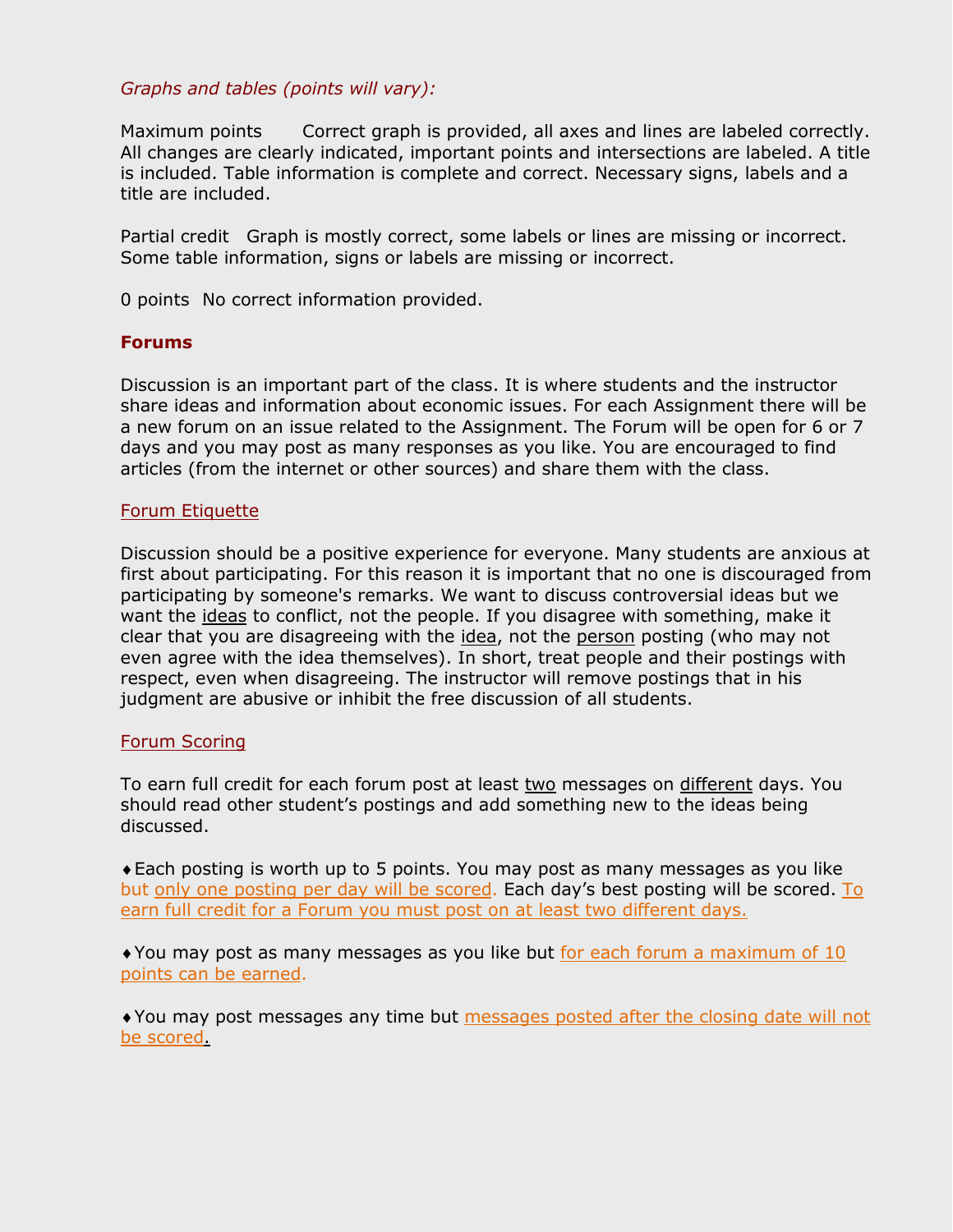*Forum postings will be scored as follows:*

5 points A posting that brings new information or ideas to the discussion. The message may explain some relevant information from an article or the textbook. The article's correct web address is included and the link goes right to the article. If you state an opinion it should be supported with some information from the textbook or an article.

4 points The posting has some new information or ideas. Opinions are weakly supported. An article is provided but there is no explanation about it. The article's address is missing, incorrect or the link doesn't work.

3 points The posting has little new information. Opinions are not supported with any outside information.

1-2 points Posting has very little new or relevant information. Posting gets off the subject. The posting just agrees with another message and adds very little to the discussion.

0 points Posting bring no information to the discussion.

Often students post simple messages agreeing with another posting. Or a student may want to express a personal opinion about something off the subject. It's fine to post these messages but they won't earn any points.

### **Due Dates and Late Work**

Late assignments will be accepted with no penalty for **one week** after the due date. After one week late assignments will not be accepted. If you need more time for some reason please let the instructor know and arrangements can be made. All assignments must be completed by the last day of the semester.

**Forums close on the closing date, no exceptions.** Messages can be posted after the closing date but they will not be graded. Missed Forums cannot be made up. See the Forum Grading policies for complete details.

**Vacations** If you are planning a vacation this summer and need more time on an assignment please contact the instructor. Forums close and can't be made up so keep this in mid as you make your plans.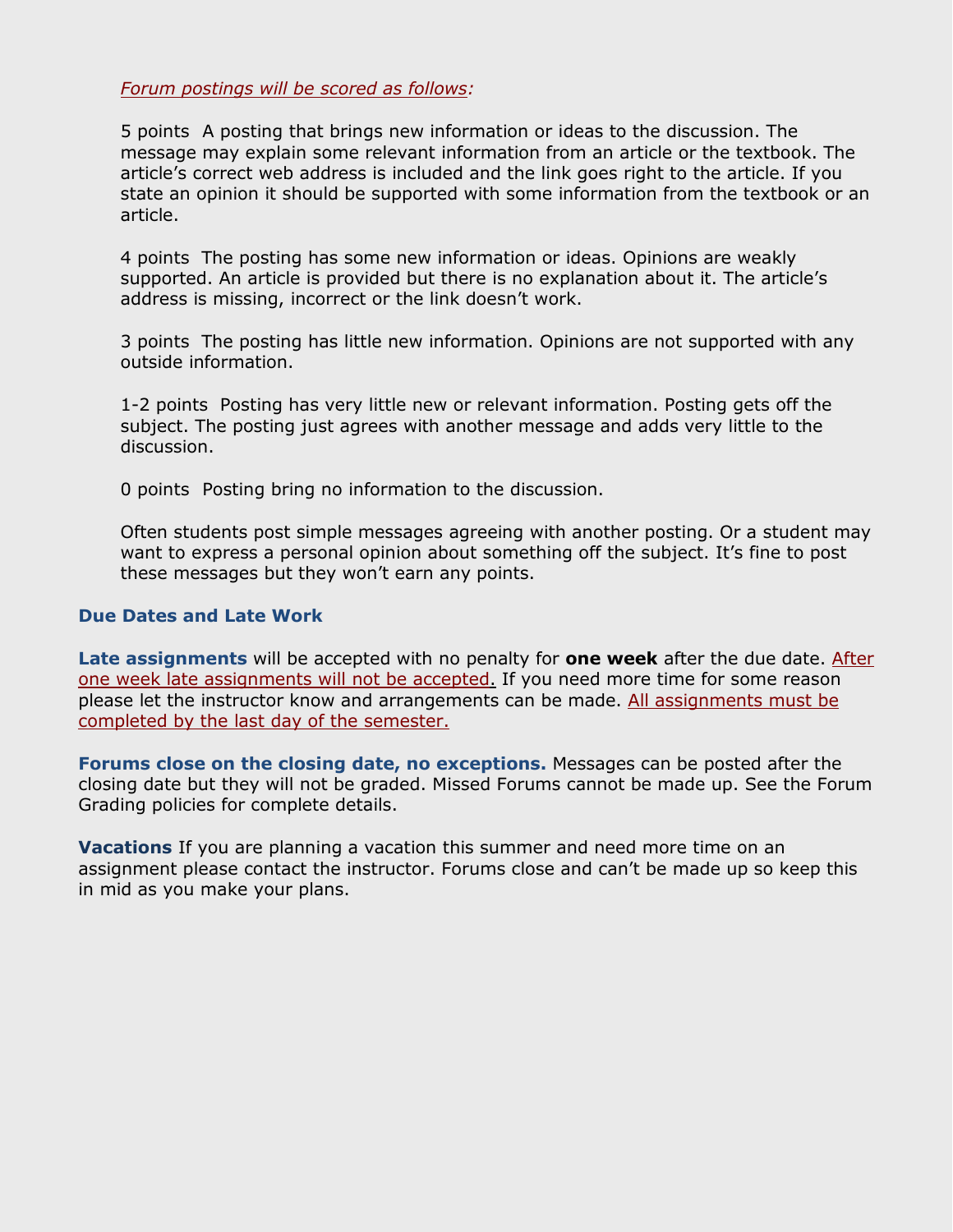# **Grade Scale**

The JetNet system shows your points when you open the "Grades" page. A grade scale will be posted several times during the semester so you can see how you are doing. Contact the instructor any time you have questions about your grade.

Final grades will be assigned according to the percentage of total points earned out of total points possible using the following scale:

| 90-100%   | 4.0 |
|-----------|-----|
| 85-89     | 3.5 |
| 80-84     | 3.0 |
| 75-79     | 2.5 |
| 70-74     | 2.0 |
| 65-69     | 1.5 |
| 60-64     | 1.0 |
| $50 - 59$ | 0.5 |

# **Schedule**

This is a 12 week class so assignments are due often and they will be due on different days of the week. Remember you have one week past the due date to submit an assignment without penalty so use the extra time when you need to.

| <b>Assignment 1</b>  | Due Fri May 27        | <b>Forum closes midnight May 27</b> |
|----------------------|-----------------------|-------------------------------------|
| <b>Assignment 2</b>  | Due Thurs Jun 2       | Forum closes midnight Jun 3         |
| <b>Assignment 3</b>  | Due Wed Jun 8         | Forum closes midnight Jun 9         |
| <b>Assignment 4</b>  | Due Tue Jun 14        | Forum closes midnight Jun 15        |
| <b>Assignment 5</b>  | Due Mon Jun 20        | Forum closes midnight Jun 21        |
| <b>Assignment 6</b>  | Due Mon Jun 27        | Forum closes midnight Jun 28        |
| <b>Assignment 7</b>  | Due Thu Jul 7         | Forum closes midnight Jul 8         |
| <b>Assignment 8</b>  | Due Wed Jul 13        | Forum closes midnight Jul 14        |
| <b>Assignment 9</b>  | Due Tue Jul 19        | Forum closes midnight Jul 20        |
| <b>Assignment 10</b> | Due Mon Jul 25        | Forum closes midnight Jul 26        |
| <b>Assignment 11</b> | <b>Due Tues Aug 2</b> | <b>Forum closes midnight Aug 3</b>  |